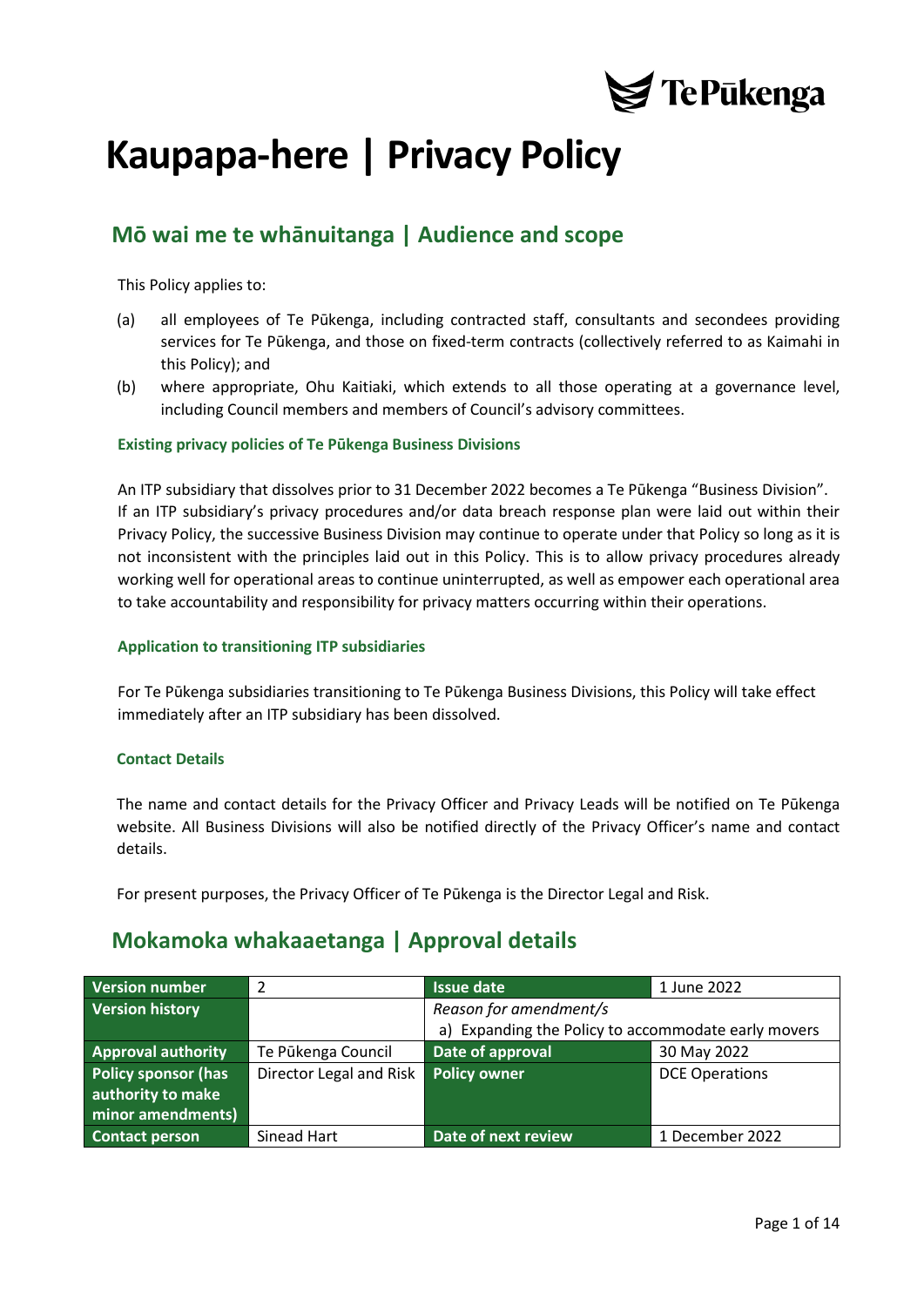

# <span id="page-1-0"></span>Ngā whakatikatika | Amendment history

| Version | <b>Effective date</b> | <b>Created/reviewed by</b> | <b>Reason for review/comment</b>      |
|---------|-----------------------|----------------------------|---------------------------------------|
|         | 4 August 2021         | Sinead Hart                | Initial version                       |
|         | 1 June 2022           | Sam Shannon/Sinead Hart    | Preparing policy framework to receive |
|         |                       |                            | early mover ITPs                      |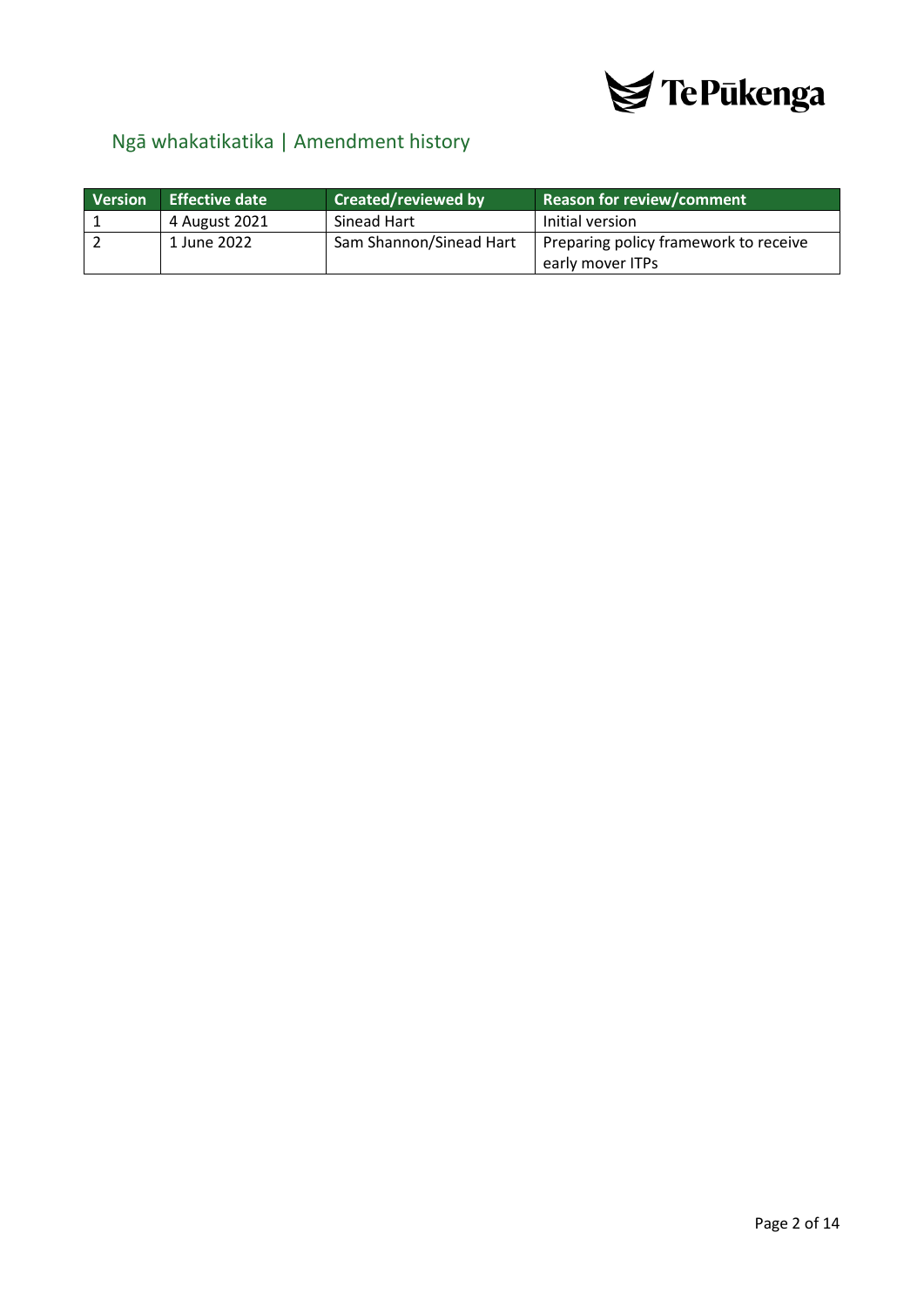

# Ngā Ihirangi | Table of Contents

| 2. |  |  |
|----|--|--|
| 3. |  |  |
| 4. |  |  |
| 5. |  |  |
| 6. |  |  |
| 7. |  |  |
|    |  |  |
|    |  |  |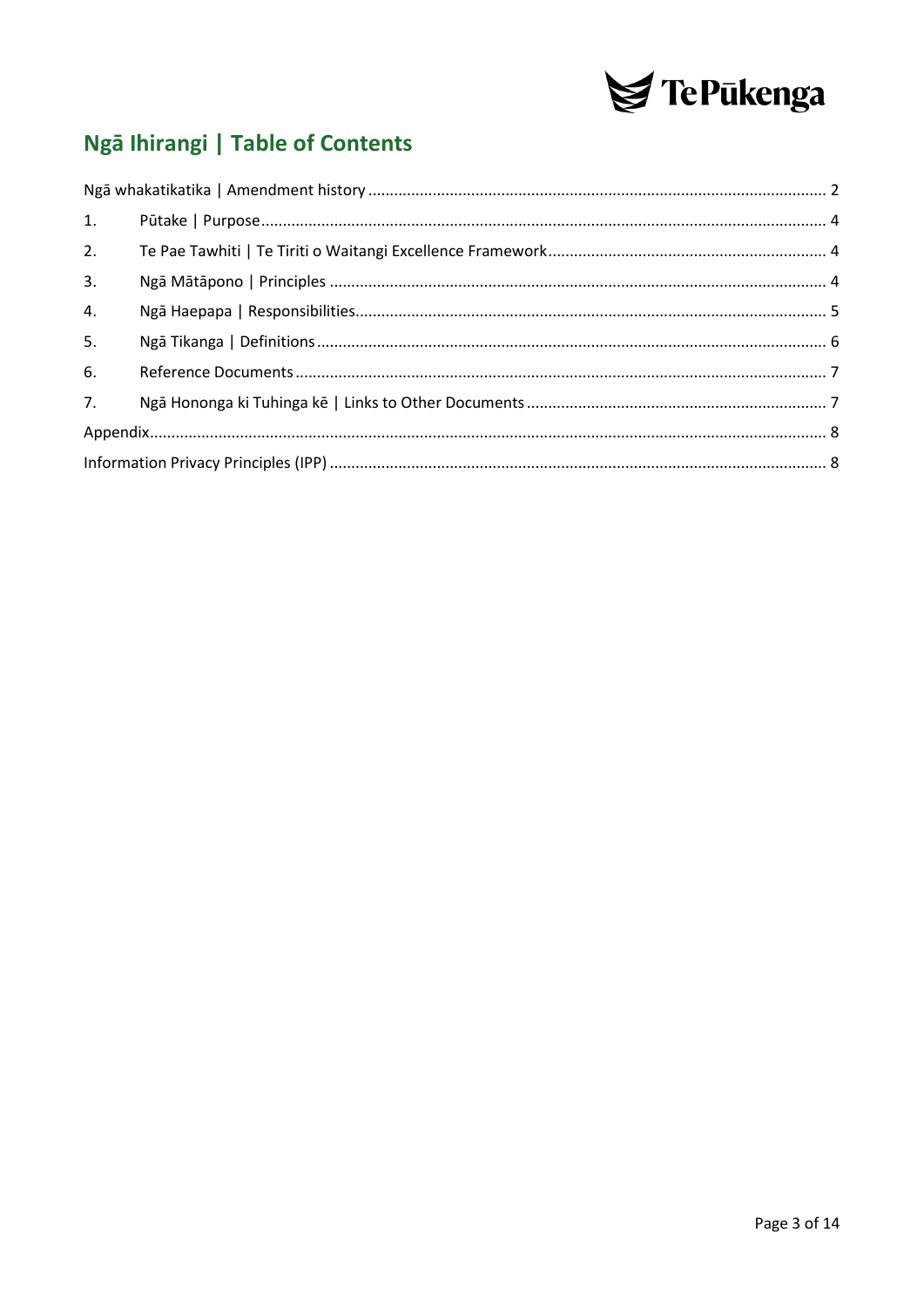

# **Kaupapa-here | Privacy Policy**

### <span id="page-3-0"></span>1. Pūtake | Purpose

- 1.1. The purpose of this Policy is to ensure Te Pūkenga complies fully with its obligations under the Privacy Act 2020 (the **Act**). It is intended to provide high level guidance for both Te Pūkenga head office and Business Divisions when using their respective privacy procedures.
- 1.2. The purpose of the Act is to promote and protect individual privacy by:
	- a) providing a framework for protecting an individual's right to privacy of personal information, including the right of an individual to access their personal information, while recognising that other rights and interests may at times also need to be taken in to account; and
	- b) giving effect to internationally recognised privacy obligations and standards in relation to the privacy of personal information.
- 1.3. This Policy should be read in conjunction with the relevant Privacy Procedure and data breach response plan.

### <span id="page-3-1"></span>2. Te Pae Tawhiti | Te Tiriti o Waitangi Excellence Framework

The Council of Te Pūkenga acknowledges that this Policy has been adopted while there is ongoing work being carried out to consider how Te Pae Tawhiti - Te Tiriti o Waitangi Excellence Framework should be fully embedded in the Policy. The Council notes that Te Pūkenga is still on its transition journey and, as it matures, this Policy and others will be reviewed to ensure they align with the new Operating Model and reflect Te Pae Tawhiti best practice.

### <span id="page-3-2"></span>3. Ngā Mātāpono | Principles

- 3.1. All Kaimahi and Ohu Kaitiaki must ensure that, when using or dealing with personal information relating to any individual, they comply fully with the Information Privacy Principles within the Act (and as also referred to within the Appendix to this Policy).
- 3.2. Kaimahi who are responsible for contractors or consultants working for, or on behalf of Te Pūkenga and its Business Divisions, must ensure that the contractors or consultants understand and comply with their obligations under the Act, the requirements of this Policy and the applicable data breach response plan.
- 3.3. The Privacy Officer is the primary person responsible for engaging with the Privacy Commissioner in relation to privacy matters. This includes responding to compliance notices, cooperating with investigations or complaint proceedings and submitting a notice of any Notifiable Privacy Breach.
- 3.4. The Chief Executive or delegated Deputy Chief Executive will ensure that at all times Te Pūkenga has a duly appointed Privacy Officer, and each Business Division has a duly appointed Privacy Lead. These roles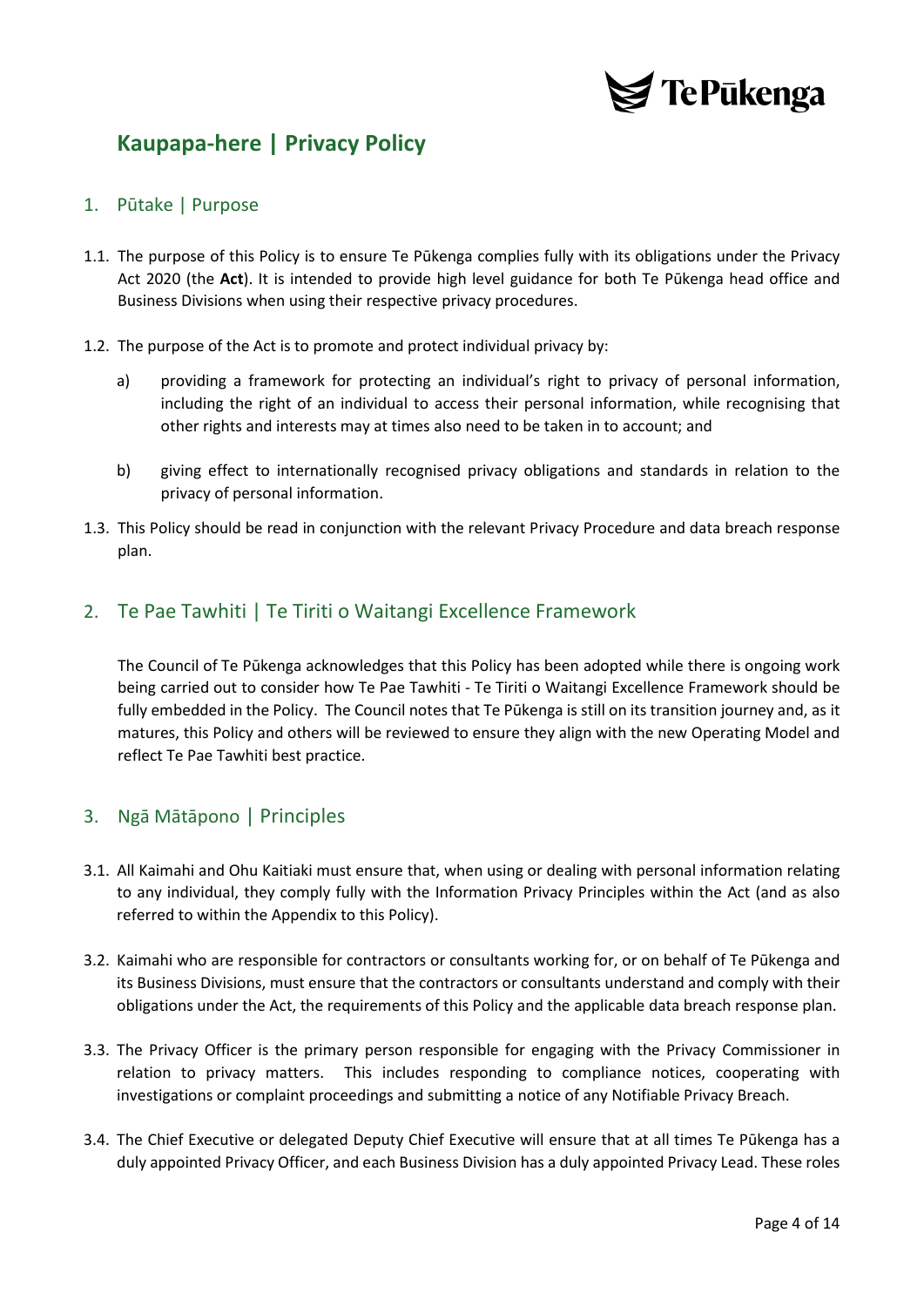

will be the first point of contact for any questions and complaints in relation to privacy issues occurring within their respective realms.

## <span id="page-4-0"></span>4. Ngā Haepapa | Responsibilities

| <b>Role</b>                                                             | <b>Responsibilities</b>                                                                                                                                                                                                                                                                                                                                                                                                                                                                                                                                                                                                                                                                                                                                                                                                                                                                                                                                                                                                                                                                                                                                                                                                                   |
|-------------------------------------------------------------------------|-------------------------------------------------------------------------------------------------------------------------------------------------------------------------------------------------------------------------------------------------------------------------------------------------------------------------------------------------------------------------------------------------------------------------------------------------------------------------------------------------------------------------------------------------------------------------------------------------------------------------------------------------------------------------------------------------------------------------------------------------------------------------------------------------------------------------------------------------------------------------------------------------------------------------------------------------------------------------------------------------------------------------------------------------------------------------------------------------------------------------------------------------------------------------------------------------------------------------------------------|
| Te Pūkenga Council                                                      | Adopt this policy<br>$\bullet$                                                                                                                                                                                                                                                                                                                                                                                                                                                                                                                                                                                                                                                                                                                                                                                                                                                                                                                                                                                                                                                                                                                                                                                                            |
| <b>Chief Executive or</b><br>delegated Deputy Chief<br><b>Executive</b> | Ensures Te Pūkenga appoints a Privacy Officer.<br>$\bullet$                                                                                                                                                                                                                                                                                                                                                                                                                                                                                                                                                                                                                                                                                                                                                                                                                                                                                                                                                                                                                                                                                                                                                                               |
| Te Pūkenga Executive<br><b>Leadership Team</b>                          | Ensures procedures that support the operation of this Policy within Te<br>$\bullet$<br>Pūkenga head office are reviewed periodically, remain fit for purpose<br>and are compliant with legislation.                                                                                                                                                                                                                                                                                                                                                                                                                                                                                                                                                                                                                                                                                                                                                                                                                                                                                                                                                                                                                                       |
| <b>Business Division</b><br><b>Executive Leadership</b><br><b>Teams</b> | Ensure their Business Division has a Privacy Lead.<br>٠<br>If the Business Division's Privacy Policy continues to apply, ensures the<br>٠<br>Privacy Procedure contained in that Policy are reviewed periodically,<br>remain fit for purpose and compliant with legislation, and are consistent<br>with this Policy.                                                                                                                                                                                                                                                                                                                                                                                                                                                                                                                                                                                                                                                                                                                                                                                                                                                                                                                      |
| <b>Privacy Officer</b>                                                  | Ensures that information held by Te Pūkenga is held in accordance with<br>$\bullet$<br>the Act.<br>Encourages Te Pūkenga Kaimahi to comply with the Information Privacy<br>٠<br>Principles set out in the Act.<br>Ensures all within Te Pūkenga comply with this Policy and the Act.<br>٠<br>Deals with requests made to Te Pūkenga under the Act with assistance<br>$\bullet$<br>from the teams that hold the relevant information.<br>Acts as the point of contact for Te Pūkenga as a whole with the Privacy<br>$\bullet$<br>Commissioner, including responding to compliance notices and<br>cooperating with investigations or complaint proceedings.<br>Upon being notified of a privacy breach, complies with the Central Data<br>$\bullet$<br>Breach Response Plan to determine whether or not the breach is a<br>Notifiable Privacy Breach and, if so, notifies the Privacy Commissioner<br>and any affected parties.<br>Engages with Privacy Leads when notified of high-risk privacy matters.<br>Provides guidance to Privacy Leads on whether privacy matters are to<br>be considered 'high-risk' or not.<br>Ensures details of the Privacy Officer and Privacy Leads remain up to<br>$\bullet$<br>date on Te Pūkenga website. |
| <b>Business Division</b><br><b>Privacy Leads</b>                        | Ensures that information held by Te Pūkenga at the Business Division<br>$\bullet$<br>level is held in accordance with the Act.<br>Encourages Te Pūkenga Kaimahi at the Business Division to comply with<br>$\bullet$<br>the Information Privacy Principles set out in the Act.<br>Ensures Te Pūkenga Kaimahi at the Business Division comply with the<br>$\bullet$<br>applicable Privacy Policy and the Act.                                                                                                                                                                                                                                                                                                                                                                                                                                                                                                                                                                                                                                                                                                                                                                                                                              |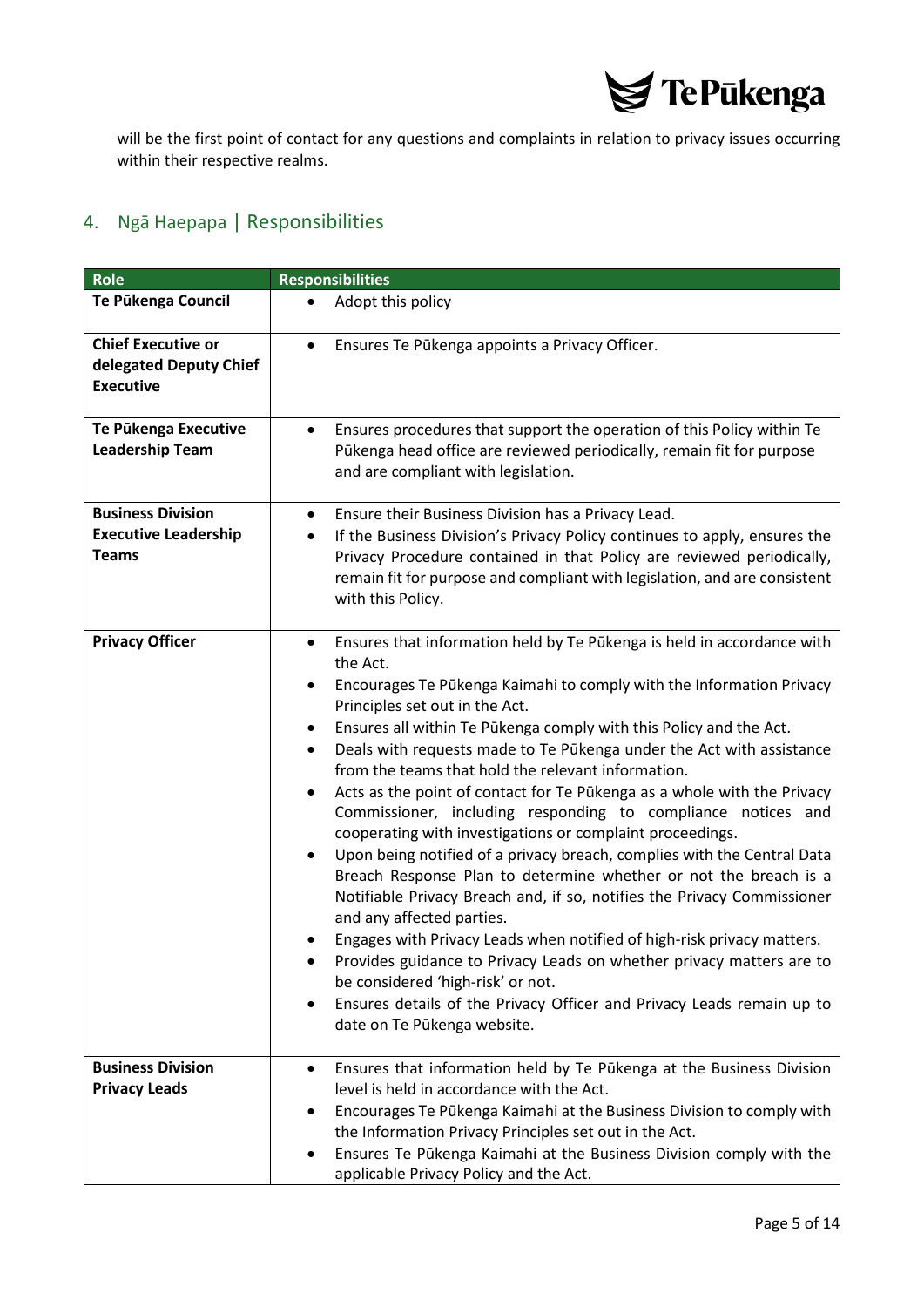

|                    | Deals with requests made to the Business Division under the Act with<br>$\bullet$<br>assistance from the teams that hold the relevant information.<br>Upon being notified of a privacy breach, engages with the Privacy Officer<br>$\bullet$<br>to confirm if the breach is a Notifiable Privacy Breach.<br>Conducts a risk assessment for all privacy breaches and engages the<br>$\bullet$<br>Privacy Officer when high-risk breaches are identified.<br>Consults the Privacy Officer if unsure whether a breach falls into the<br>$\bullet$<br>high-risk category.                                                           |
|--------------------|---------------------------------------------------------------------------------------------------------------------------------------------------------------------------------------------------------------------------------------------------------------------------------------------------------------------------------------------------------------------------------------------------------------------------------------------------------------------------------------------------------------------------------------------------------------------------------------------------------------------------------|
| Te Pūkenga Kaimahi | Comply with this policy.<br>٠<br>Promptly reports any privacy breaches to the relevant Privacy Officer or<br>$\bullet$<br>the Privacy Lead in accordance with this Policy.<br>Assists with requests made to Te Pūkenga under the Act, where<br>$\bullet$<br>required.<br>Promptly forwards any compliance notices or other correspondence<br>$\bullet$<br>received from the Privacy Commissioner to the Privacy Officer.<br>If responsible for engaging contractors or consultants, ensures<br>$\bullet$<br>contractors and consultants understand their obligations under the Act<br>and undertake to comply with this Policy. |

# <span id="page-5-0"></span>5. Ngā Tikanga | Definitions

| <b>Term</b>                                           | <b>Definition</b>                                                                                                                                                                                                                                                                                                                                                                                                                                                                                                                                                                                                                                                                                                                                                                         |  |
|-------------------------------------------------------|-------------------------------------------------------------------------------------------------------------------------------------------------------------------------------------------------------------------------------------------------------------------------------------------------------------------------------------------------------------------------------------------------------------------------------------------------------------------------------------------------------------------------------------------------------------------------------------------------------------------------------------------------------------------------------------------------------------------------------------------------------------------------------------------|--|
| <b>Business Division</b>                              | References an ITP subsidiary that dissolves prior to 31 December 2022.                                                                                                                                                                                                                                                                                                                                                                                                                                                                                                                                                                                                                                                                                                                    |  |
| <b>Information Privacy</b><br><b>Principles (IPP)</b> | The information privacy principles prescribed in section 22 of the Act, as also<br>set out in the Appendix to this Policy.                                                                                                                                                                                                                                                                                                                                                                                                                                                                                                                                                                                                                                                                |  |
| Kaimahi                                               | All employees of Te Pūkenga, including contracted staff, consultants and<br>secondees providing services for Te Pūkenga, and those on fixed-term<br>contracts.                                                                                                                                                                                                                                                                                                                                                                                                                                                                                                                                                                                                                            |  |
| <b>Notifiable Privacy</b><br><b>Breach</b>            | In accordance with section 112 of the Act, a notifiable privacy breach means a<br>privacy breach that it is reasonable to believe has caused serious harm to an<br>affected individual or individuals or is likely to do so (taking into account the<br>factors set out in section 113 of the Act).<br>The factors set out in section 113 of the Act are:<br>any action taken by the agency to reduce the risk of harm following the<br>breach<br>whether the personal information is sensitive in nature<br>the nature of the harm that may be caused to affected individuals<br>$\bullet$<br>the person or body that has obtained or may obtain personal information as<br>a result of the breach (if known) whether the personal information is<br>protected by a security measure and |  |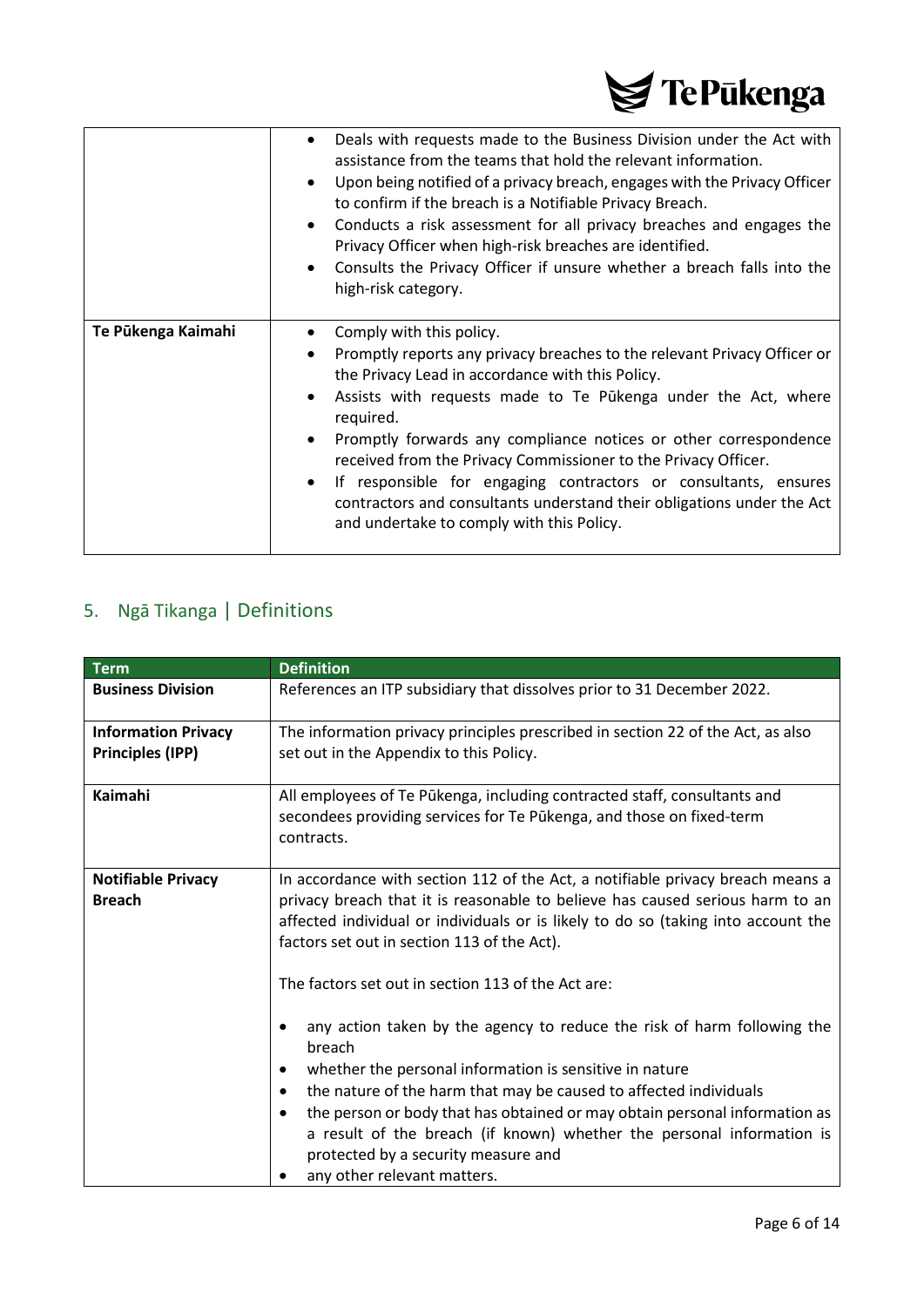

| <b>Ohu Kaitiaki</b>         | All those operating at a governance level, including Council members and<br>members of Council's advisory committees.                                                                                                                                                                                 |
|-----------------------------|-------------------------------------------------------------------------------------------------------------------------------------------------------------------------------------------------------------------------------------------------------------------------------------------------------|
| <b>Personal Information</b> | In accordance with the Act, personal information means information about an<br>identifiable individual and includes information relating to a death that is<br>maintained by the Registrar-General under the Births, Deaths, Marriages, and<br>Relationships Registration Act 1995 or any former Act. |
|                             | For the avoidance of doubt, personal information includes (without limitation)<br>the following types of information: name, age, contact details, images, course of<br>study, IRD number and banking details.                                                                                         |

### <span id="page-6-0"></span>6. Reference Documents

- [Privacy Act 2020](https://www.legislation.govt.nz/act/public/2020/0031/latest/LMS23223.html)
- [Official Information Act 1982](https://www.legislation.govt.nz/act/public/1982/0156/latest/DLM64785.html)
- [Office of the Privacy Commissioner website](https://www.privacy.org.nz/)

### <span id="page-6-1"></span>7. Ngā Hononga ki Tuhinga kē | Links to Other Documents

Ngā Kaupapa-Here e Hāngai ana **| Related Policies**

Ngā Tukanga me ngā Hātepe **| Processes, Procedures** Central Data Breach Response Plan Privacy Procedure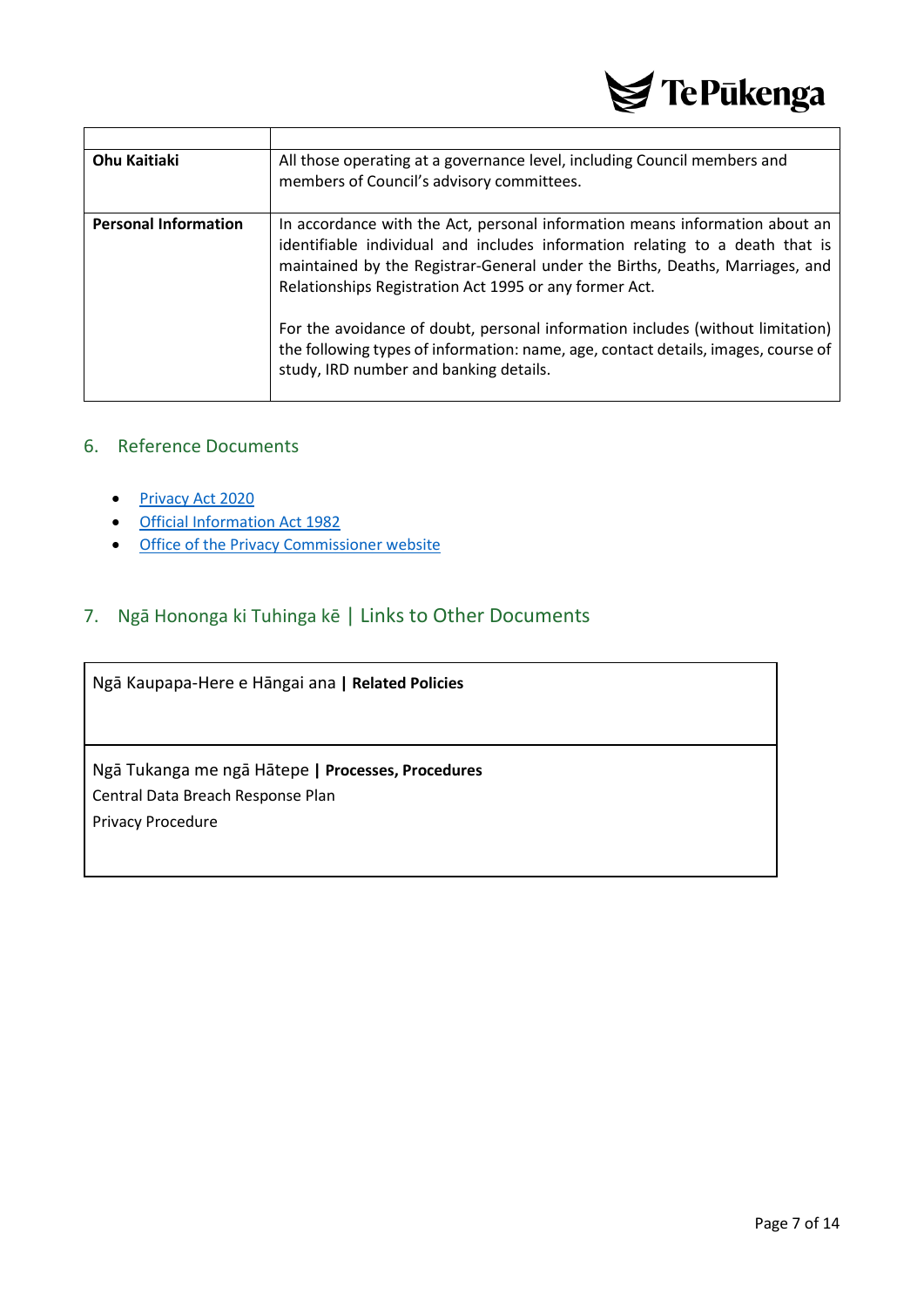

### <span id="page-7-0"></span>Appendix

<span id="page-7-1"></span>Information Privacy Principles (IPP)

#### **Information privacy principle 1**

#### *Purpose of collection of personal information*

- 1. Personal information must not be collected unless:
	- a. the collection is for a lawful purpose connected with a function or activity of the agency; and
	- b. the collection of the information is necessary for that purpose.
- 2. If the lawful purpose for which personal information about an individual is collected does not require the collection of an individual's identifying information, the agency may not require the individual's identifying information.

#### **Information privacy principle 2**

#### *Source of personal information*

- 1. If an agency collects personal information, personal information must be collected from the individual concerned.
- 2. It is not necessary for an agency to comply with subclause (1) if the agency believes, on reasonable grounds:
	- a. that non-compliance would not prejudice the interests of the individual concerned; or
	- b. that compliance would prejudice the purposes of the collection; or
	- c. that the individual concerned authorises collection of the information from someone else; or
	- d. that the information is publicly available information; or
	- e. that non-compliance is necessary:
		- i. to avoid prejudice to the maintenance of the law by any public sector agency, including prejudice to the prevention, detection, investigation, prosecution, and punishment of offences; or
		- ii. for the enforcement of a law that imposes a pecuniary penalty; or
		- iii. for the protection of public revenue; or
		- iv. for the conduct of proceedings before any court or tribunal (being proceedings that have been commenced or are reasonably in contemplation); or
		- v. to prevent or lessen a serious threat to the life or health of the individual concerned or any other individual;
	- f. that compliance is not reasonably practicable in the circumstances of the particular case; or
	- g. that the information:
		- i. will not be used in a form in which the individual concerned is identified; or
		- ii. will be used for statistical or research purposes and will not be published in a form that could reasonably be expected to identify the individual concerned.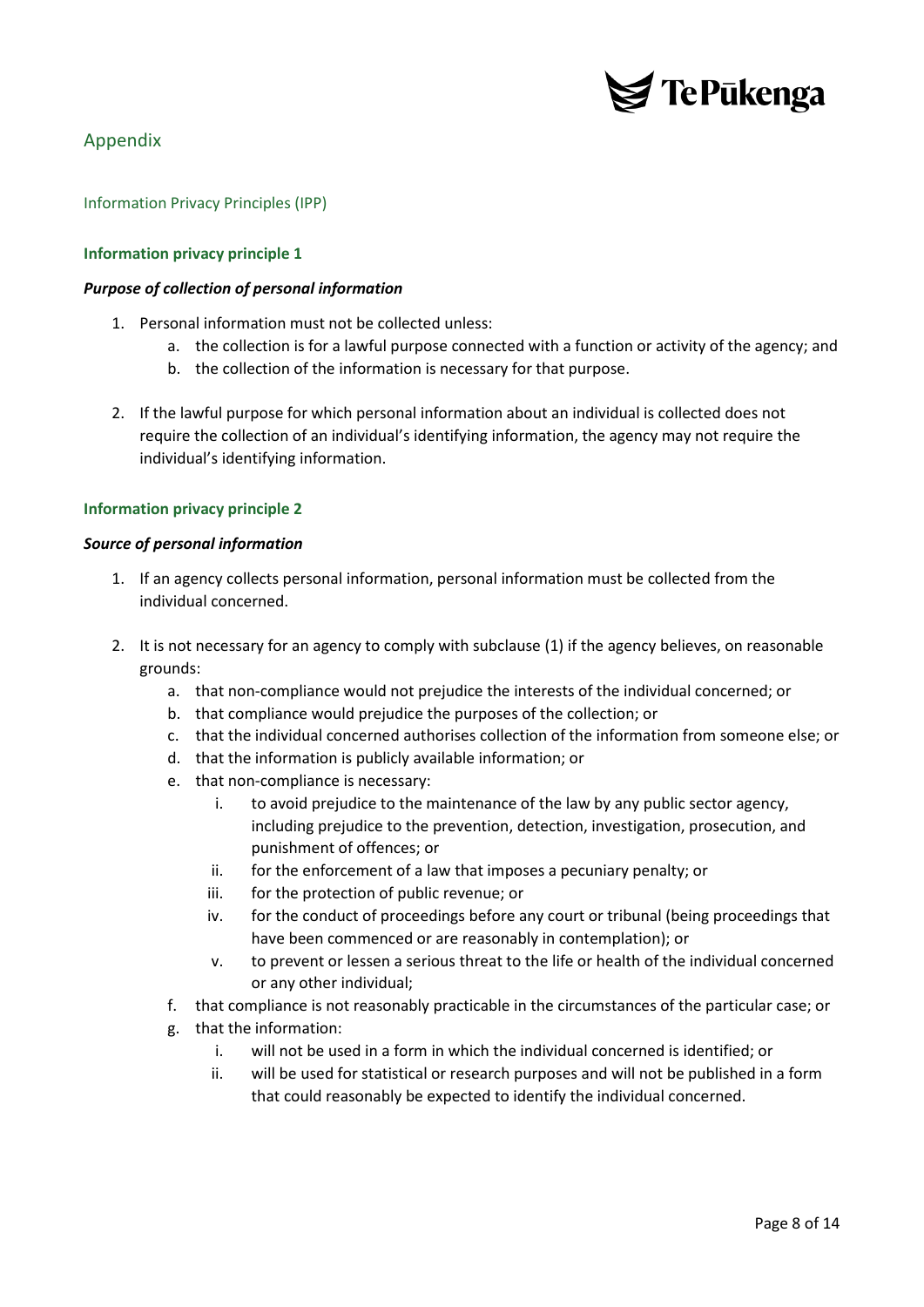

#### *Collection of information from subject*

- 1. If an agency collects personal information from the individual concerned, the agency must take any steps that are, in the circumstances, reasonable to ensure that the individual concerned is aware of:
	- a. the fact that the information is being collected; and
	- b. the purpose for which the information is being collected; and
	- c. the intended recipients of the information; and
	- d. the name and address of:
		- i. the agency that is collecting the information; and
		- ii. the agency that will hold the information; and
	- e. if the collection of the information is authorised or required by or under law:
		- i. the particular law by or under which the collection of the information is authorised or required; and
		- ii. whether the supply of the information by that individual is voluntary or mandatory; and
	- f. the consequences (if any) for that individual if all or any part of the requested information is not provided; and
	- g. the rights of access to, and correction of, information provided by the IPPs (being the Information Privacy Principles).
- 2. The steps referred to in subclause (1) must be taken before the information is collected or, if that is not practicable, as soon as practicable after the information is collected.
- 3. An agency is not required to take the steps referred to in subclause (1) in relation to the collection of information from an individual if the agency has taken those steps on a recent previous occasion in relation to the collection, from that individual, of the same information or information of the same kind.
- 4. It is not necessary for an agency to comply with subclause (1) if the agency believes, on reasonable grounds:
	- a. that non-compliance would not prejudice the interests of the individual concerned, or
	- b. that non-compliance is necessary:
		- i. to avoid prejudice to the maintenance of the law by any public sector agency, including prejudice to the prevention, detection, investigation, prosecution, and punishment of offences; or
		- ii. for the enforcement of a law that imposes a pecuniary penalty; or
		- iii. for the protection of public revenue; or
		- iv. for the conduct of proceedings before any court or tribunal (being proceedings that have been commenced or are reasonably in contemplation); or
	- c. that compliance would prejudice the purposes of the collection; or
	- d. that compliance is not reasonably practicable in the circumstances of the particular case; or
	- e. that the information:
		- i. will not be used in a form in which the individual concerned is identified; or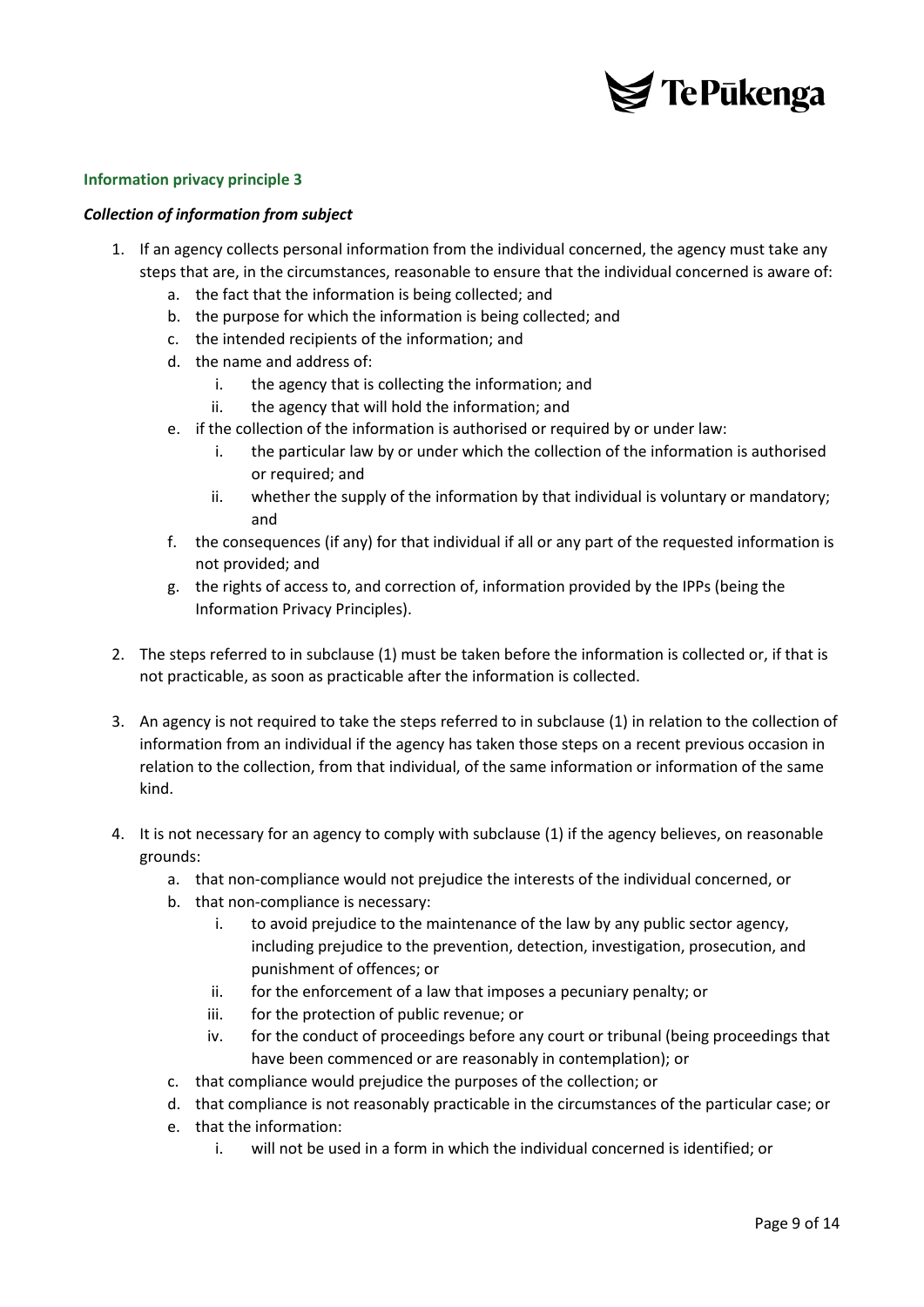

ii. will be used for statistical or research purposes and will not be published in a form that could reasonably be expected to identify the individual concerned.

#### **Information privacy principle 4**

#### *Manner of collection of personal information*

An agency may collect personal information only:

- a. by a lawful means; and
- b. by a means that, in the circumstances of the case (particularly in circumstances where personal information is being collected from children or young persons):
	- i. is fair; and
	- ii. does not intrude to an unreasonable extent upon the personal affairs of the individual concerned.

#### **Information privacy principle 5**

#### *Storage and security of personal information*

An agency that holds personal information must ensure:

- a. that the information is protected, by such security safeguards as are reasonable in the circumstances to take, against:
	- i. loss; and
	- ii. access, use, modification, or disclosure that is not authorised by the agency; and
	- iii. other misuse; and
- b. that, if it is necessary for the information to be given to a person in connection with the provision of a service to the agency, everything reasonably within the power of the agency is done to prevent unauthorised use or unauthorised disclosure of the information.

#### **Information privacy principle 6**

#### *Access to personal information*

- 1. An individual is entitled to receive from an agency upon request:
	- a. confirmation of whether the agency holds any personal information about them; and
	- b. access to their personal information.
- 2. If an individual concerned is given access to personal information, the individual must be advised that, under IPP 7, the individual may request the correction of that information.
- 3. This IPP is subject to the provisions of Part 4 of the Act which sets out the manner in which requests can be made and the limited circumstances in which a request may be refused (refer Privacy Procedure).

#### **Information privacy principle 7**

#### *Correction of personal information*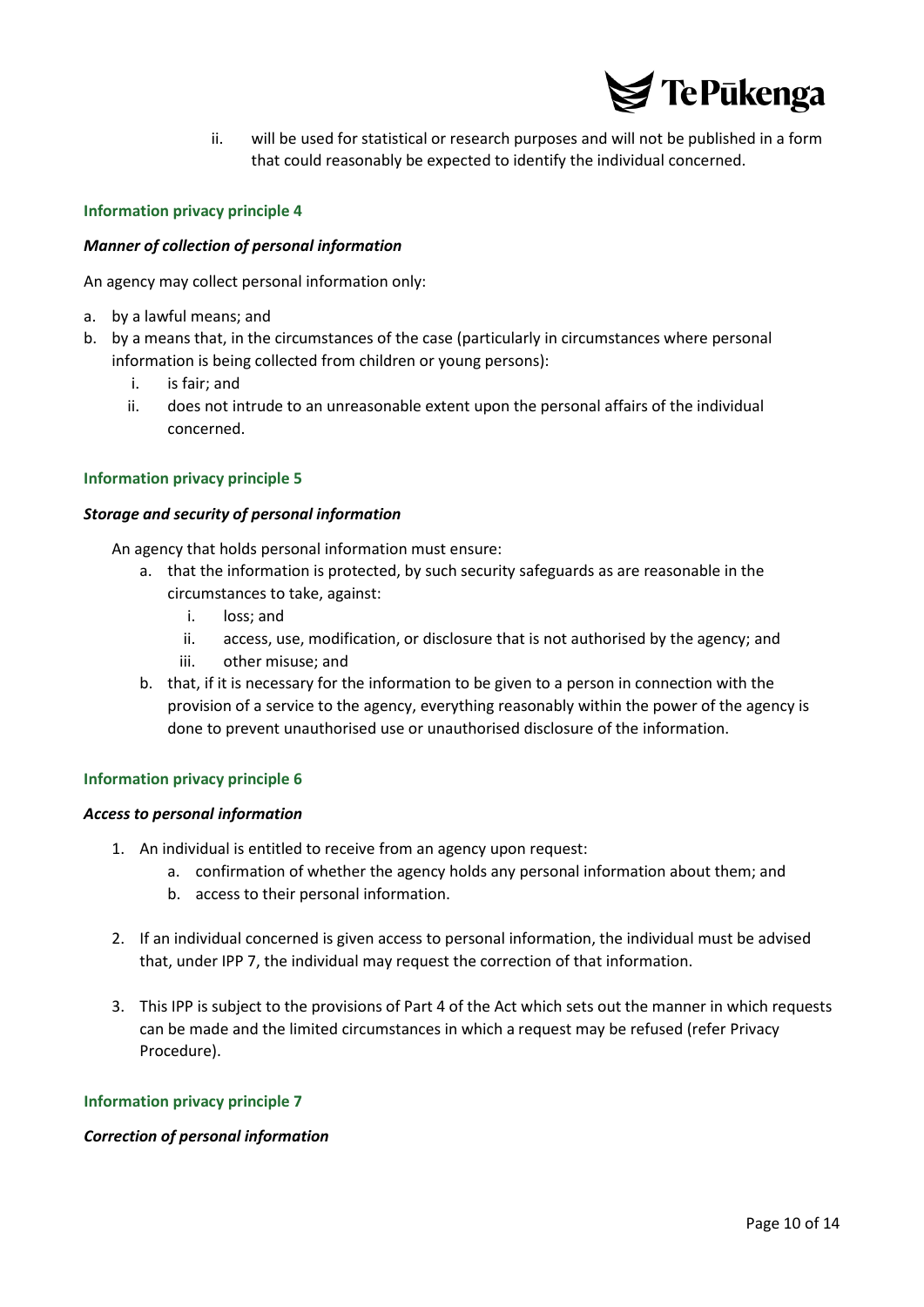

- 1. An individual whose personal information is held by an agency is entitled to request the agency to correct the information.
- 2. An agency that holds personal information must, on request or on its own initiative, take such steps (if any) that are reasonable in the circumstances to ensure that, having regard to the purposes for which the information may lawfully be used, the information is accurate, up to date, complete, and not misleading.
- 3. When requesting the correction of personal information, or at any later time, an individual is entitled to:
	- a. provide the agency with a statement of the correction sought to the information (a statement of correction); and
	- b. request the agency to attach the statement of correction to the information if the agency does not make the correction sought.
- 4. If an agency that holds personal information is not willing to correct the information as requested and has been provided with a statement of correction, the agency must take such steps (if any) that are reasonable in the circumstances to ensure that the statement of correction is attached to the information in a manner that ensures that it will always be read with the information.
- 5. If an agency corrects personal information or attaches a statement of correction to personal information, that agency must, so far as is reasonably practicable, inform every other person to whom the agency has disclosed the information.
- 6. Subclauses (1) to (4) are subject to the provisions of Part 4 of the Act.

#### *Accuracy, etc, of personal information to be checked before use or disclosure*

An agency that holds personal information must not use or disclose that information without taking any steps that are, in the circumstances, reasonable to ensure that the information is accurate, up to date, complete, relevant, and not misleading.

#### **Information privacy principle 9**

#### *Agency not to keep personal information for longer than necessary*

An agency that holds personal information must not keep that information for longer than is required for the purposes for which the information may lawfully be used.

#### **Information privacy principle 10**

#### *Limits on use of personal information*

- 1. An agency that holds personal information that was obtained in connection with one purpose may not use the information for any other purpose unless the agency believes, on reasonable grounds:
	- a. that the purpose for which the information is to be used is directly related to the purpose in connection with which the information was obtained; or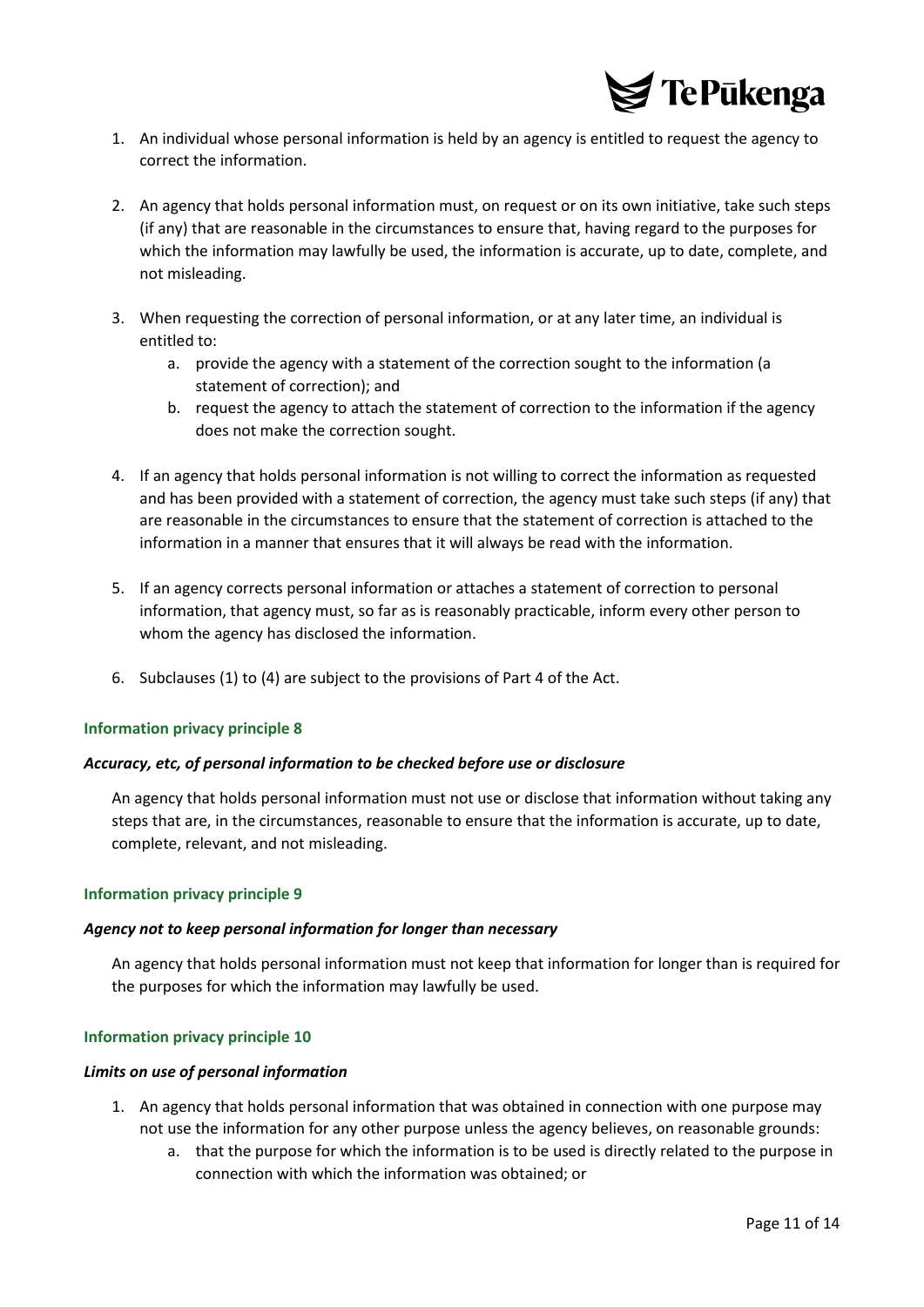

- b. that the information:
	- i. is to be used in a form in which the individual concerned is not identified; or
	- ii. is to be used for statistical or research purposes and will not be published in a form that could reasonably be expected to identify the individual concerned; or
- c. that the use of the information for that other purpose is authorised by the individual concerned; or
- d. that the source of the information is a publicly available publication and that, in the circumstances of the case, it would not be unfair or unreasonable to use the information; or
- e. that the use of the information for that other purpose is necessary:
	- i. to avoid prejudice to the maintenance of the law by any public sector agency, including prejudice to the prevention, detection, investigation, prosecution, and punishment of offences; or
	- ii. for the enforcement of a law that imposes a pecuniary penalty; or
	- iii. for the protection of public revenue; or
	- iv. for the conduct of proceedings before any court or tribunal (being proceedings that have been commenced or are reasonably in contemplation); or
- f. that the use of the information for that other purpose is necessary to prevent or lessen a serious threat to:
	- i. public health or public safety; or
	- ii. the life or health of the individual concerned or another individual.
- 2. In addition to the uses authorised by subclause (1), an intelligence and security agency that holds personal information that was obtained in connection with one purpose may use the information for any other purpose (a secondary purpose) if the agency believes on reasonable grounds that the use of the information for the secondary purpose is necessary to enable the agency to perform any of its functions.

#### *Limits on disclosure of personal information*

- 1. An agency that holds personal information must not disclose the information to any other agency or to any person unless the agency believes, on reasonable grounds:
	- a. that the disclosure of the information is one of the purposes in connection with which the information was obtained or is directly related to the purposes in connection with which the information was obtained; or
	- b. that the disclosure is to the individual concerned; or
	- c. that the disclosure is authorised by the individual concerned; or
	- d. that the source of the information is a publicly available publication and that, in the circumstances of the case, it would not be unfair or unreasonable to disclose the information; or
	- e. that the disclosure of the information is necessary:
		- i. to avoid prejudice to the maintenance of the law by any public sector agency, including prejudice to the prevention, detection, investigation, prosecution, and punishment of offences; or
		- ii. for the enforcement of a law that imposes a pecuniary penalty; or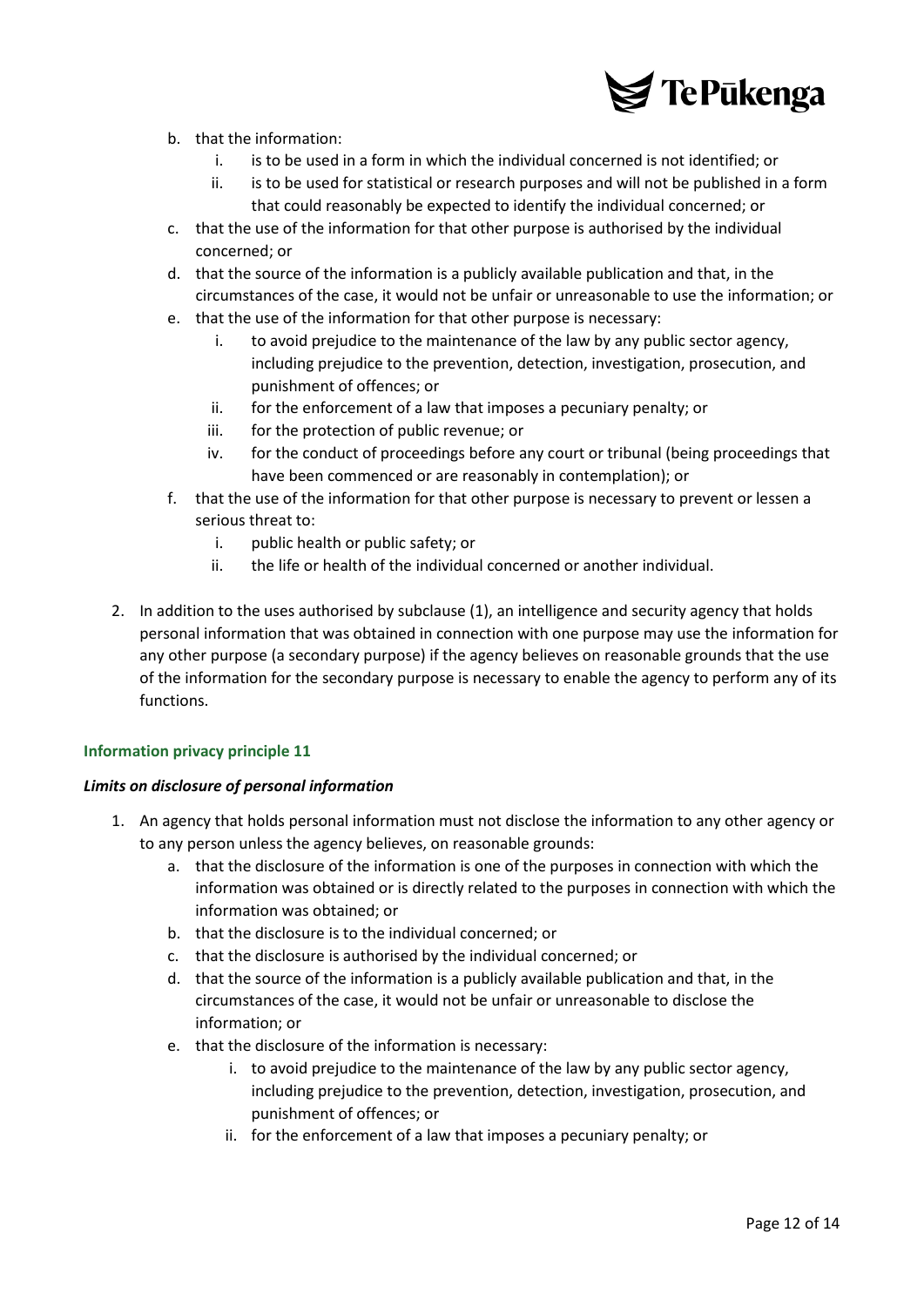

- iii. for the protection of public revenue; or iv. for the conduct of proceedings before any court or tribunal (being proceedings that have been commenced or are reasonably in contemplation); or
- f. that the disclosure of the information is necessary to prevent or lessen a serious threat to:
	- i. public health or public safety; or
	- ii. the life or health of the individual concerned or another individual; or
- g. that the disclosure of the information is necessary to enable an intelligence and security agency to perform any of its functions; or
- h. that the information:
	- i. is to be used in a form in which the individual concerned is not identified; or
	- ii. is to be used for statistical or research purposes and will not be published in a form that could reasonably be expected to identify the individual concerned; or
	- iii. that the disclosure of the information is necessary to facilitate the sale or other disposition of a business as a going concern.
- 2. This IPP is subject to IPP 12.

#### *Disclosure of personal information outside New Zealand*

- 1. An agency (**A**) may disclose personal information to a foreign person or entity (**B**) in reliance on IPP  $11(1)(a)$ , (c), (e), (f), (h), or (i) only if:
	- a. the individual concerned authorises the disclosure to B after being expressly informed by A that B may not be required to protect the information in a way that, overall, provides comparable safeguards to those in this Act; or
	- b. B is carrying on business in New Zealand and, in relation to the information, A believes on reasonable grounds that B is subject to this Act; or
	- c. A believes on reasonable grounds that B is subject to privacy laws that, overall, provide comparable safeguards to those in this Act; or
	- d. A believes on reasonable grounds that B is a participant in a prescribed binding scheme; or
	- e. A believes on reasonable grounds that B is subject to privacy laws of a prescribed country; or
	- f. A otherwise believes on reasonable grounds that B is required to protect the information in a way that, overall, provides comparable safeguards to those in this Act (for example, pursuant to an agreement entered into between A and B).
- 2. However, subclause (1) does not apply if the personal information is to be disclosed to B in reliance on IPP 11(1)(e) or (f) and it is not reasonably practicable in the circumstances for A to comply with the requirements of subclause (1).
- 3. In this IPP:

**prescribed binding scheme** means a binding scheme specified in regulations made under section 213 of the Act,

**prescribed country** means a country specified in regulations made under section 214 of the Act.